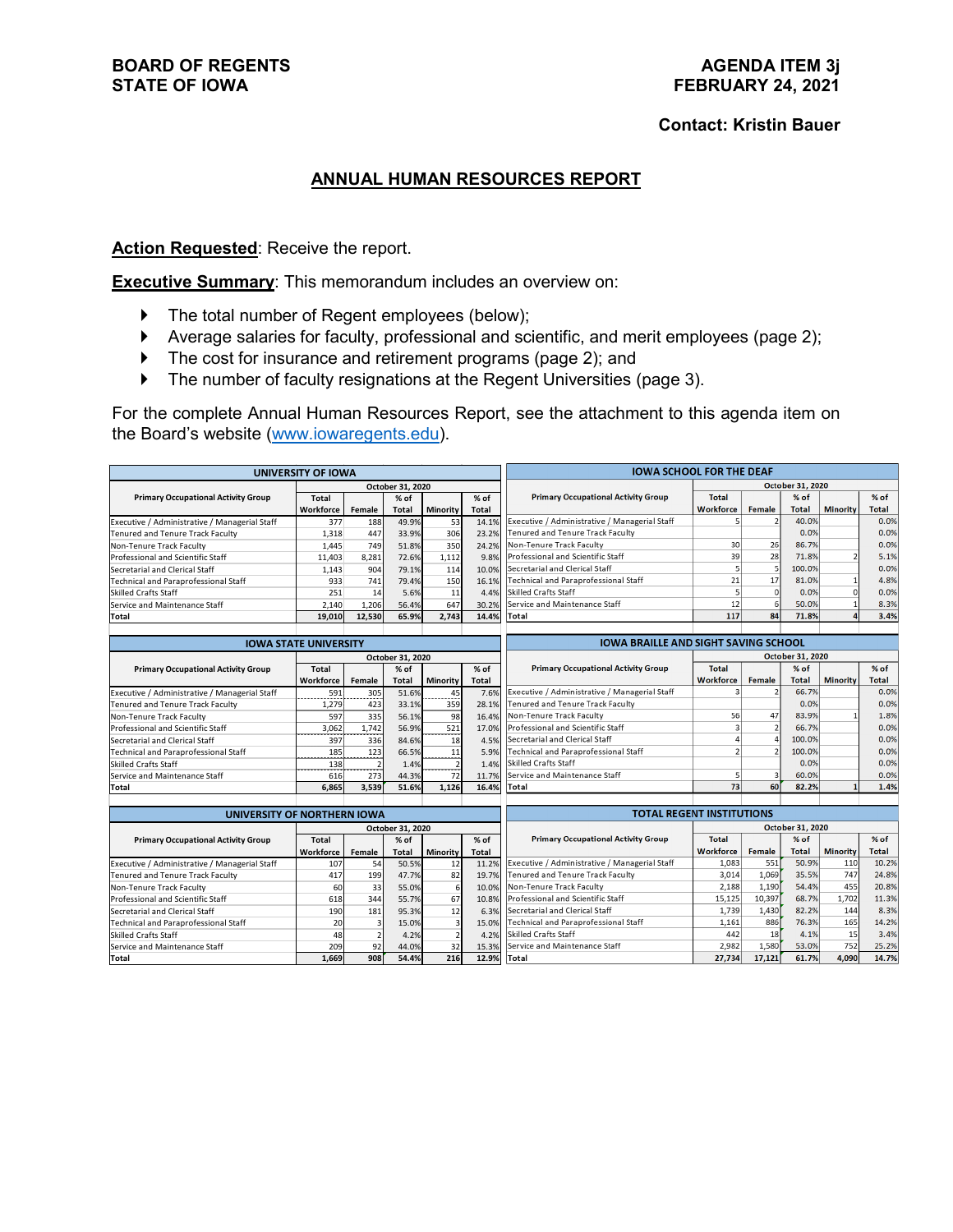| Average Salaries <sup>1,2</sup>              |           |           |           |           |           |           |  |  |  |
|----------------------------------------------|-----------|-----------|-----------|-----------|-----------|-----------|--|--|--|
| Faculty <sup>3</sup>                         | FY 2016   | FY 2017   | FY 2018   | FY 2019   | FY 2020   | FY 2021   |  |  |  |
| SUI <sup>4</sup>                             | \$105,611 | \$107,798 | \$111,952 | \$112,243 | \$113,206 | \$115,164 |  |  |  |
| ISU <sup>4</sup>                             | \$89,008  | \$94,341  | \$93,328  | \$96,766  | \$97,153  | \$98,142  |  |  |  |
| <b>UNI</b>                                   | \$76,733  | \$78,912  | \$79,691  | \$76,751  | \$80,436  | \$77,317  |  |  |  |
| <b>ISD</b>                                   | \$65,098  | \$67,823  | \$66,867  | \$67,573  | \$81,004  | \$80,508  |  |  |  |
| <b>IBSSS</b>                                 | \$66,764  | \$67,785  | \$69,155  | \$68,315  | \$71,924  | \$70,013  |  |  |  |
| <b>Professional and Scientific</b>           | FY 2016   | FY 2017   | FY 2018   | FY 2019   | FY 2020   | FY 2021   |  |  |  |
| SUI <sup>5</sup>                             | \$68,711  | \$69,477  | \$70,688  | \$70,480  | \$71,600  | \$72,478  |  |  |  |
| <b>ISU</b>                                   | \$61,415  | \$62,376  | \$63,434  | \$64,319  | \$65,341  | \$64,819  |  |  |  |
| <b>UNI</b>                                   | \$65,901  | \$68,188  | \$66,101  | \$68,910  | \$66,247  | \$69,690  |  |  |  |
| <b>ISD</b>                                   | \$58,132  | \$60,354  | \$61,912  | \$64,526  | \$60,065  | \$54,213  |  |  |  |
| <b>IBSSS</b>                                 | \$59,768  | \$61,507  | \$62,122  | \$53,253  | \$57,792  | \$57,983  |  |  |  |
| Service Employees International Union (SEIU) | \$66,225  | \$67,146  | \$68,237  | \$69,029  | \$69,723  | \$70,476  |  |  |  |
| <b>Merit</b>                                 | FY 2016   | FY 2017   | FY 2018   | FY 2019   | FY 2020   | FY 2021   |  |  |  |
| SUI                                          | \$41,454  | \$42,035  | \$42,389  | \$41,690  | \$41,147  |           |  |  |  |
| <b>ISU</b>                                   | 44,687    | 43,117    | \$42,805  | \$42,059  | \$42,584  |           |  |  |  |
| <b>UNI</b>                                   | 45,670    | 46,539    | \$46,742  | \$47,463  | \$47,266  |           |  |  |  |
| <b>ISD</b>                                   | 32,982    | 34,878    | \$31,825  | \$34,379  | \$34,250  |           |  |  |  |
| <b>IBSSS</b>                                 | 41,780    | 44,143    | \$41,571  | \$42,162  | \$38,027  |           |  |  |  |
| System-Wide                                  | 41,315    | 42,142    | \$41,066  | \$41,551  | \$40,655  |           |  |  |  |

*1. Excludes benefits.*

*2. Faculty and Professional and Scientific numbers are as of July 1, 2020; Merit numbers are as of June 30, 2019 and allow for all midyear changes (step increases and other.) FY2021 Merit salaries will be included in the next report.*

*3. Faculty salaries are shown as annualized figures for 9-month equivalent positions.*

*4. Excludes salaries for: (1) professional colleges of Medicine, Dentistry, and Law at SUI; and (2) Veterinary Medicine and faculty associated with the Agricultural Experiment Station and the Cooperative Extension Service at ISU. Includes the top three Faculty ranks at SUI.*

*5. Includes all university and hospital non-SEIU employees. Does not include SEIU or three highest paid head coaches.*

| <b>INSURANCE AND RETIREMENT PROGRAM EXPENDITURES - FY 2020</b> |               |               |              |             |              |               |  |  |
|----------------------------------------------------------------|---------------|---------------|--------------|-------------|--------------|---------------|--|--|
| FY 2020                                                        | SUI           | <b>ISU</b>    | <b>UNI</b>   | <b>ISD</b>  | <b>IBSSS</b> | <b>TOTAL</b>  |  |  |
| <b>Mandated Benefits</b>                                       |               |               |              |             |              |               |  |  |
| Social Security and Medicare                                   | \$110,203,909 | \$36,384,526  | \$8,908,673  | \$528,522   | \$378,895    | \$156,404,524 |  |  |
| <b>IPERS</b>                                                   | \$14,094,796  | \$6,487,100   | \$2,237,081  | \$335,640   | \$309,914    | \$23,464,532  |  |  |
| <b>TIAA</b>                                                    | \$125,741,138 | \$42,487,710  | \$9,474,329  | \$326,358   | \$156,207    | \$178,185,741 |  |  |
| Substitute Plans                                               | \$0           | \$90,185      | \$0          | \$0         | \$0          | \$90,185      |  |  |
| <b>Federal Retirement</b>                                      | \$0           | \$269,579     | \$0          | \$0         | \$0          | \$269,579     |  |  |
| <b>TIAA Waiver of Premium</b>                                  | \$207,148     | \$763,397     | \$282,419    | \$5,663     | \$3,625      | \$1,262,252   |  |  |
| Unemployment Compensation                                      | \$705,116     | \$215,521     | \$30,491     | \$0         | \$217        | \$951,346     |  |  |
| Workers' Compensation                                          | \$7,277,791   | \$2,805,469   | \$985,756    | \$94,788    | \$10,404     | \$11,174,209  |  |  |
| <b>Total Mandated Benefits</b>                                 | \$258,229,898 | \$89,503,487  | \$21,918,750 | \$1,290,971 | \$859,263    | \$371,802,368 |  |  |
| <b>Other Benefits</b>                                          |               |               |              |             |              |               |  |  |
| Life Insurance (less dividends)                                | \$2,624,802   | \$2,385,589   | \$653,261    | \$41,029    | \$31,505     | \$5,736,187   |  |  |
| Accidental Death and Dismemberment                             | \$0           | \$522,709     | \$0          | \$5,051     | \$3,749      | \$531,509     |  |  |
| <b>Health Insurance</b>                                        | \$226,615,148 | \$71,475,384  | \$23,168,377 | \$1,314,220 | \$904,579    | \$323,477,708 |  |  |
| Long-Term Disability                                           | \$1,268,397   | \$1,813,985   | \$1,501,029  | \$70,655    | \$52,615     | \$4,706,681   |  |  |
| Dental Insurance                                               | \$16,925,363  | \$2,008,840   | \$797,944    | \$36,556    | \$21,190     | \$19,789,893  |  |  |
| <b>Total Other Benefits</b>                                    | \$247,433,710 | \$78,206,507  | \$26,120,611 | \$1,467,511 | \$1,013,638  | \$354,241,977 |  |  |
| <b>Total Fringe Benefit Expenditures</b>                       | \$505,663,608 | \$167,709,994 | \$48,039,361 | \$2,758,482 | \$1,872,901  | \$726,044,345 |  |  |
| Percent of Non-Student Payroll                                 | 30.80%        | 32.28%        | 38.40%       | 43.36%      | 18.72%       |               |  |  |